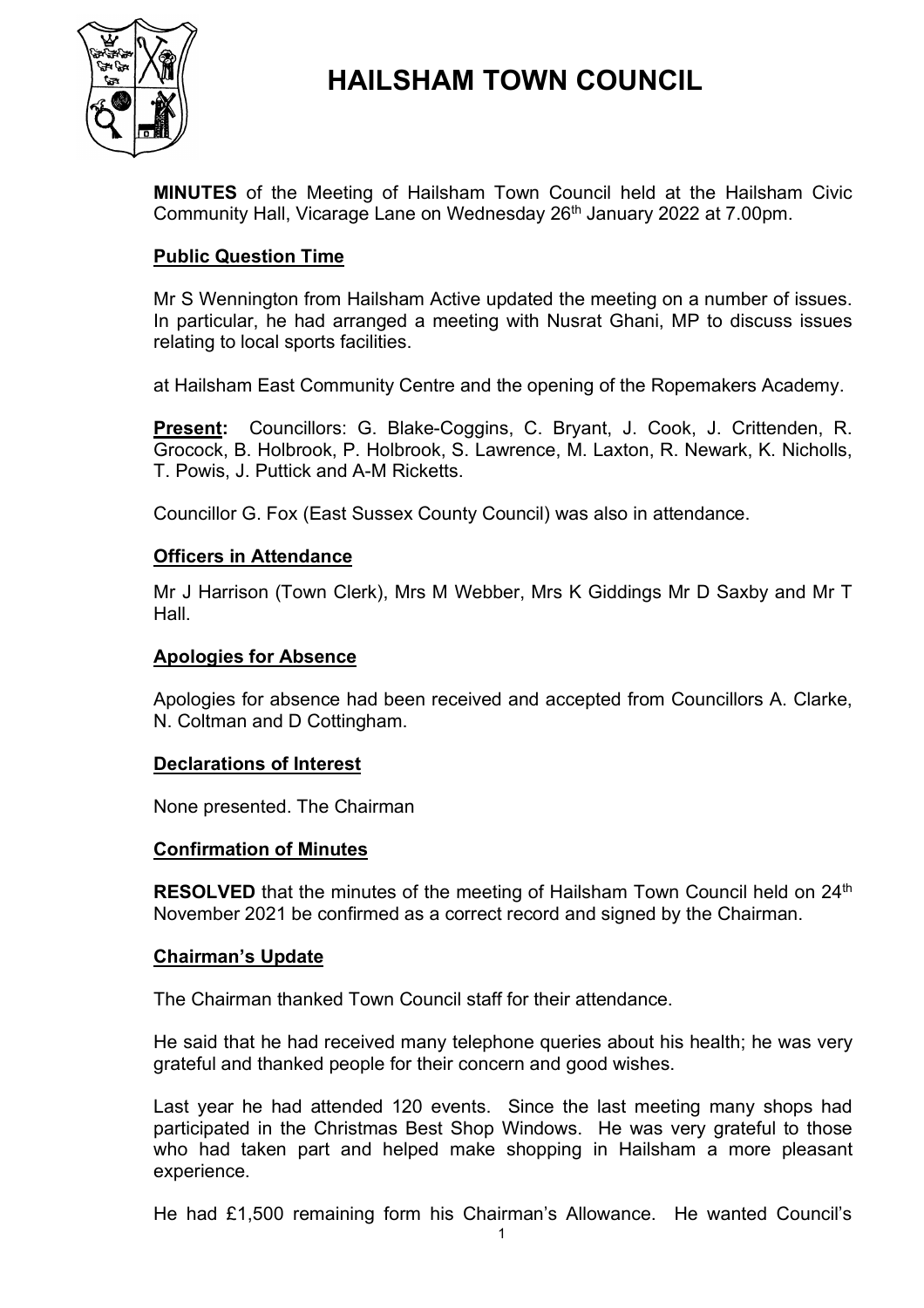permission to give this to community groups and charities.

**RESOLVED** that the Chairman compiles a list of groups and charities that he would like to donate the remaining money from the Chairman's Allowance and bring it to the Council meeting in March for agreement.

# **East Sussex County Council Update**

The Chairman said that a letter had been received from Councillor Murphy, who was unable to attend this meeting, outlining recent activity.

Councillor Fox said that he had been dealing with a lot of highways issues, in particular the problems around South Road by the bridge. He had asked the Highways Department to carry out a proper assessment.

Councillor Fox was asked to investigate reinstating the 7 and a half tonne limit on the bridge and to move the pedestrian crossing near the local shops.

# **Committee Recommendations to Council**

Assets Management Committee 15 December 2021 - 4 Market Square

The Assets Management Committee had been advised that as prices for materials had increased from the last quotations a new budget for a new UPVC door and window was required.

The Committee had resolved to recommend to Council that a further £1,500 to be taken from Ripley's Capital Receipts for the new UPVC door and window at 4 Market Square.

**RESOLVED** to allocate further £1,500 to be taken from Ripley's Capital Receipts for the new UPVC door and window at 4 Market Square.

#### Communities Committee 10 January 2022

The Communities Committee had agreed that up to £2,060 be made available for additional Christmas motifs.

Mrs Giddings reported that following a competition involving local school children to design the motifs extra funding would be needed to allow for four motifs to be purchased.

**RESOLVED** that up to £3,740 be made available for extra Christmas motifs.

#### **Jubilee Proposal**

The Chairman invited Paul Gibson to address the meeting.

Mr Gibson said that as part of Queen's Jubilee Bank Holiday weekend on 2<sup>nd</sup> to 5<sup>th</sup> June he would like to facilitate a number of events free of charge.

He would, however, want some administrative help from the Council. He also requested that the money provided from the Council for this year's Hailsham Live, which was no longer going ahead, be transferred to provide for the Queen's Jubilee celebrations.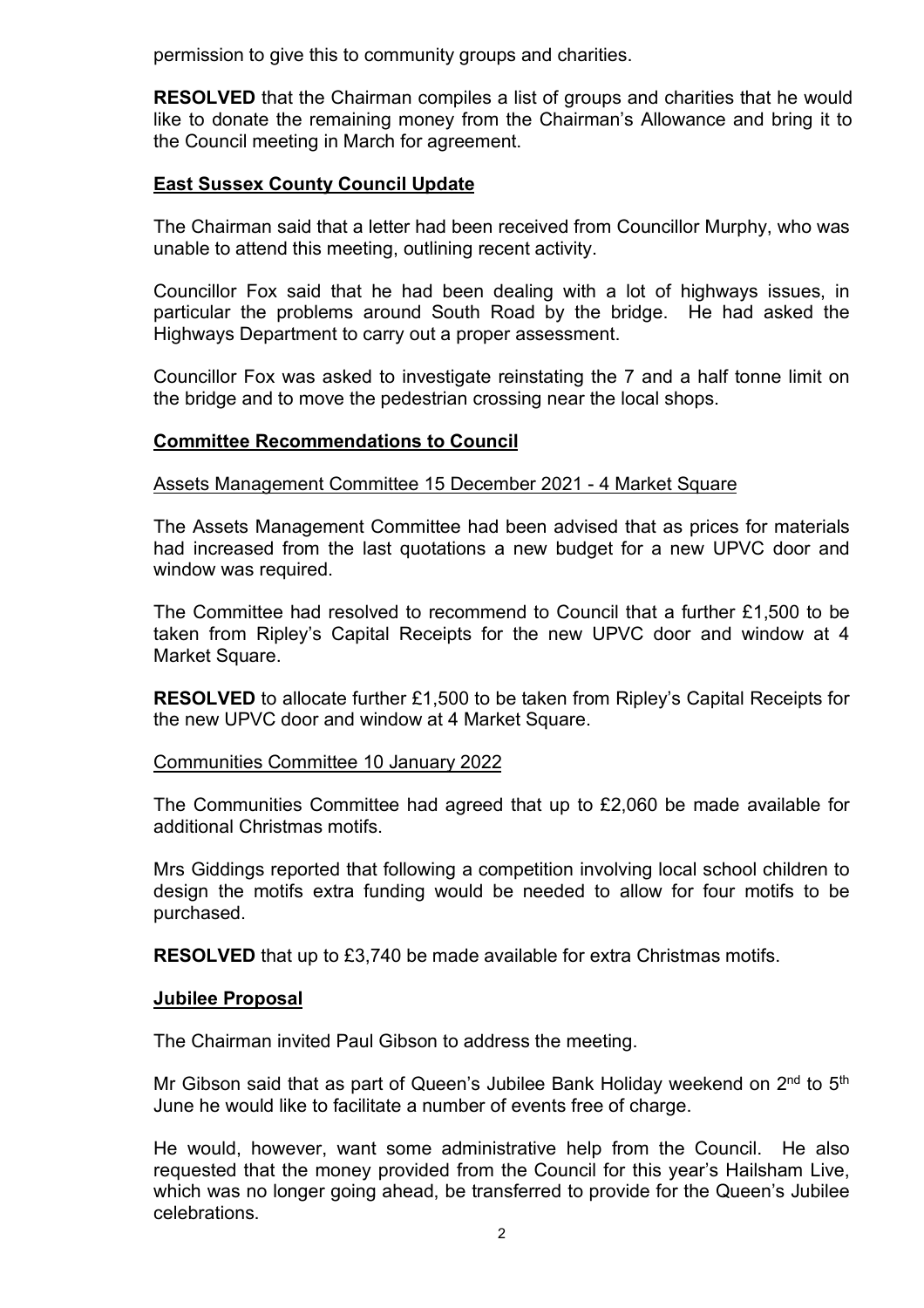**RESOLVED** to transfer the £6,000 provided to Hailsham Live 2022 to the events for the Queen's Jubilee and to provide appropriate administrative support.

### **Advertising Proposal**

Members were asked to consider a proposal to take out an advert in the newly launched monthly newspaper, Hailsham News.

The options were:

A full-page advertisement every other month at a cost of £1,470 per year, or A full-page advertisement every month at a cost of £2,700 per year.

**RESOLVED** to proceed with an advertisement in Hailsham News every other month at a cost of £1,470 per year.

#### **Newsletter Distribution**

Members were asked to consider options regarding the distribution of the Town Council's newsletter.

The Finance, Budget and Resources Committee held on 12<sup>th</sup> January 2022 recommended that the Town Council's newsletter be distributed from set locations in Hailsham, thus not requiring an increase in the current budget for 2022-23.

**RESOLVED** that the Town Council's newsletter be distributed from set locations in Hailsham (Post Office, Library, supermarkets and when possible, doctors' surgeries), thus not requiring an increase in the current budget for 2022-23; and to introduce a subscription service,

#### **Changing Places**

Members were asked to consider changing the location of the Changing Places facility to the Western Road Recreation Ground.

It was proposed that Councillor Laxton, the Town Clerk and the Works Supervisor conduct a site visit to investigate the infrastructure needed to make this move viable.

Councillor Grocock suggested carrying out a feasibility study to determine the number of people who would benefit from this facility.

**RESOLVED**, by 11 votes to 3 to proceed with the proposal to site the Changing Places facility on the Western Road Recreation Ground.

Councillors Bryant, Cook and Grocock asked for their votes against this proposal to be recorded.

#### . **Precept 2022-23**

.

The Finance Officer spoke in respect of the decisions taken by the Finance, Budget, Resources and Staffing Committee on 12<sup>th</sup> January 2022, and their implications for the precept.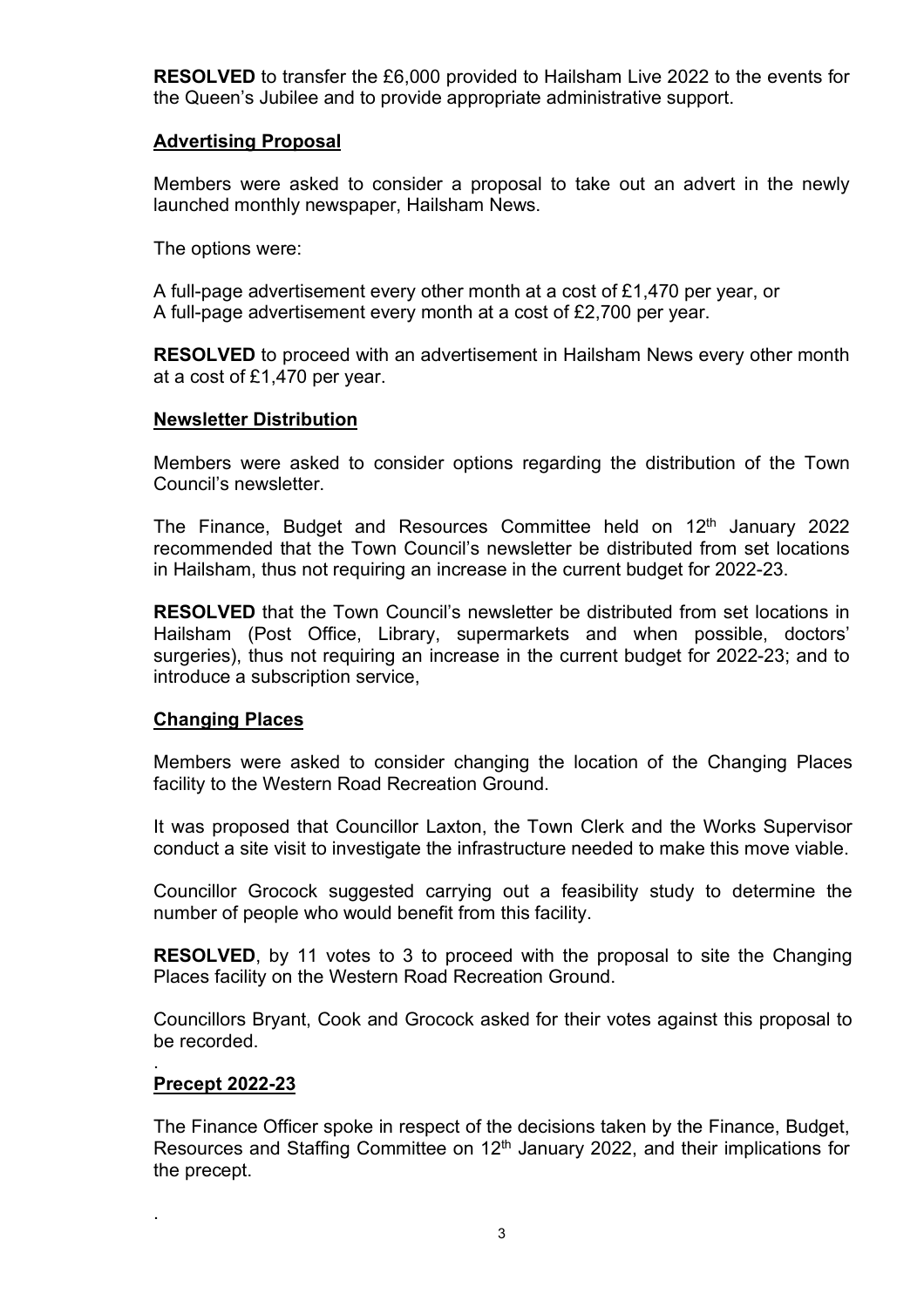The supporting documents from the Finance, Budget, Resources and Staffing Committee on 12<sup>th</sup> January 2022 as appended to this agenda were adopted.

### **RESOLVED** to:

- a) Approve the budget of £1,254,440 as set out in the officers' report circulated with the agenda.
- b) That Wealden District Council is requisitioned for a precept of £1,254,440 for the financial year 2022/23. This represents a 8% increase in the Band D Tax rate. The shortfall of £1,584 to be drawn from the Council's reserves.

#### **Committee Membership**

#### **RESOLVED** that:

- a) The following officers are added to the existing committees Councillor Cook – Planning and Development Councillor Cook – Assets Committee Councillor Crittenden – Planning and Development Councillor Crittenden – Communities Committee Councillor Lawrence – Communities Committee Councillor Bryant – Planning and Development Councillor Newark – Neighbourhood Plan Committee Councillor Ricketts – Staffing Committee, and
- b) Increase the membership of all committees.

#### **Annual Town Meeting**

The Town Clerk reminded members that the date of the Annual Town Meeting was 27<sup>th</sup> April 2020. The Civic Community Hall had been booked.

**RESOLVED** that the normal format be followed and that the following stakeholders be asked to attend with stalls:

WDC Planning WDC senior policy officers ESCC Highways NHS Twinning Association Hailsham Aspires Board

#### **Confidential Business**

**RESOLVED** that the press and public are temporarily excluded during the discussion on agenda item 5 as they concern the terms of tenders and proposals and counter proposals in negotiation for contracts, terms and conditions of employment or are otherwise confidential information.

(In accordance with the Council's Standing Orders No. 1E).

#### **Hailsham Aspires Project**